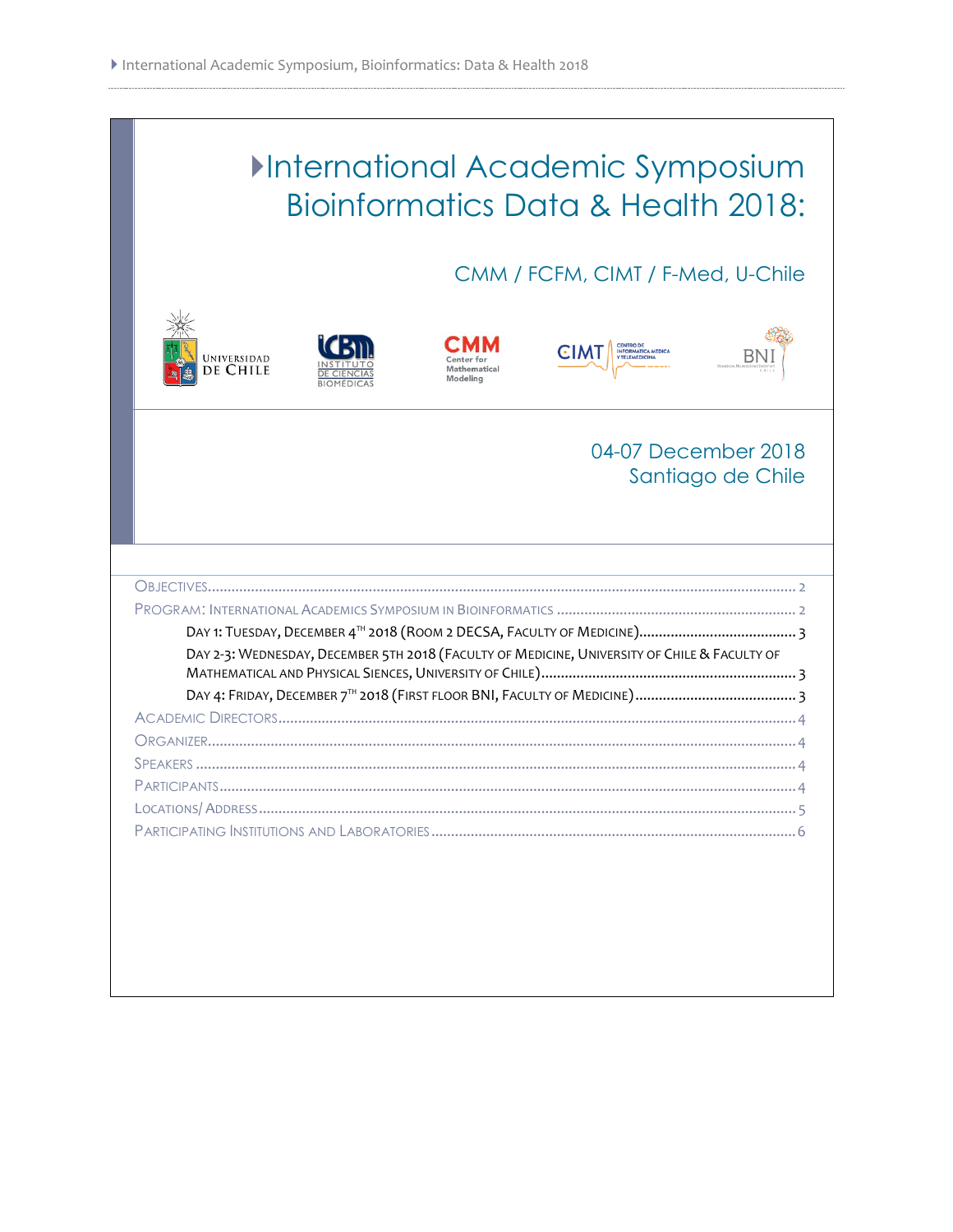# **Objectives**

- International and Regional Networking to foster Collaborative Projects in Bioinformatics in the intersection between Data and Health @U-Chile and Latin America.
- Imaging Sciences & Data Science to support Medical Decisions.
- Human Capital Formation: From Competences to National and Regional Profiles.
- Elaborate Future Perspectives: Collaborative Initiatives in Bioinformatics between Europe and Latin America.

### **Program: International Academics Symposium in Bioinformatics**

|                                | Day 1                                                                                                                                                              | Day 2-3                                                                                                                                                                                                            | Day 4                                                                                                                                                                                                                                                                                                    |
|--------------------------------|--------------------------------------------------------------------------------------------------------------------------------------------------------------------|--------------------------------------------------------------------------------------------------------------------------------------------------------------------------------------------------------------------|----------------------------------------------------------------------------------------------------------------------------------------------------------------------------------------------------------------------------------------------------------------------------------------------------------|
|                                | 04.12.2018                                                                                                                                                         | 05-06.12.2018                                                                                                                                                                                                      | 07.12.2018                                                                                                                                                                                                                                                                                               |
|                                | <b>Workshop</b>                                                                                                                                                    | <b>Lab-Visits</b>                                                                                                                                                                                                  | <b>Wrap Up Session</b>                                                                                                                                                                                                                                                                                   |
|                                |                                                                                                                                                                    |                                                                                                                                                                                                                    |                                                                                                                                                                                                                                                                                                          |
| $8:30 - 9:00$                  | <b>Registration / Opening</b>                                                                                                                                      |                                                                                                                                                                                                                    |                                                                                                                                                                                                                                                                                                          |
| $9:00-$<br>10:30               | <b>Session I</b><br><b>Malik Alawi</b><br>Science as a Service -<br>Organizational Structure and<br>Scientific Orientation of a<br><b>Bioinformatics Core Unit</b> | 05-12 Possible paraticipation in<br>Frontiers in Neurotechnology<br>www.bni.cl/neurosur-2018                                                                                                                       |                                                                                                                                                                                                                                                                                                          |
| 10:30 - 11:00                  | Coffee                                                                                                                                                             | Speakers visit lab research                                                                                                                                                                                        |                                                                                                                                                                                                                                                                                                          |
| 11:00-12:30<br>$12:00 - 12:30$ | <b>Session II</b><br>Alex di Genova<br>Accurate and contiguous de novo<br>assembly of human populations<br><b>Discusion I</b>                                      | groups in the Faculty of<br>Medicine<br>(Campus Norte U-Chile)<br>Speakers visit the Center for<br>Mathematical Modeling,<br>Faculty of Physical and<br><b>Mathematical Sciences</b><br>(Campus Beauchef, U-Chile) |                                                                                                                                                                                                                                                                                                          |
| 14:00-17:00                    |                                                                                                                                                                    |                                                                                                                                                                                                                    | <b>Session III</b><br>Vinicius Maracaja-Coutinho<br>Integrative bioinformatics:<br>integrating data and developing<br>tools for retrieving valuable<br>biological information<br>in genomics and systems<br>biology<br><b>Discusion II</b><br>Next steps to establish a<br>bioinformatics core @ U-Chile |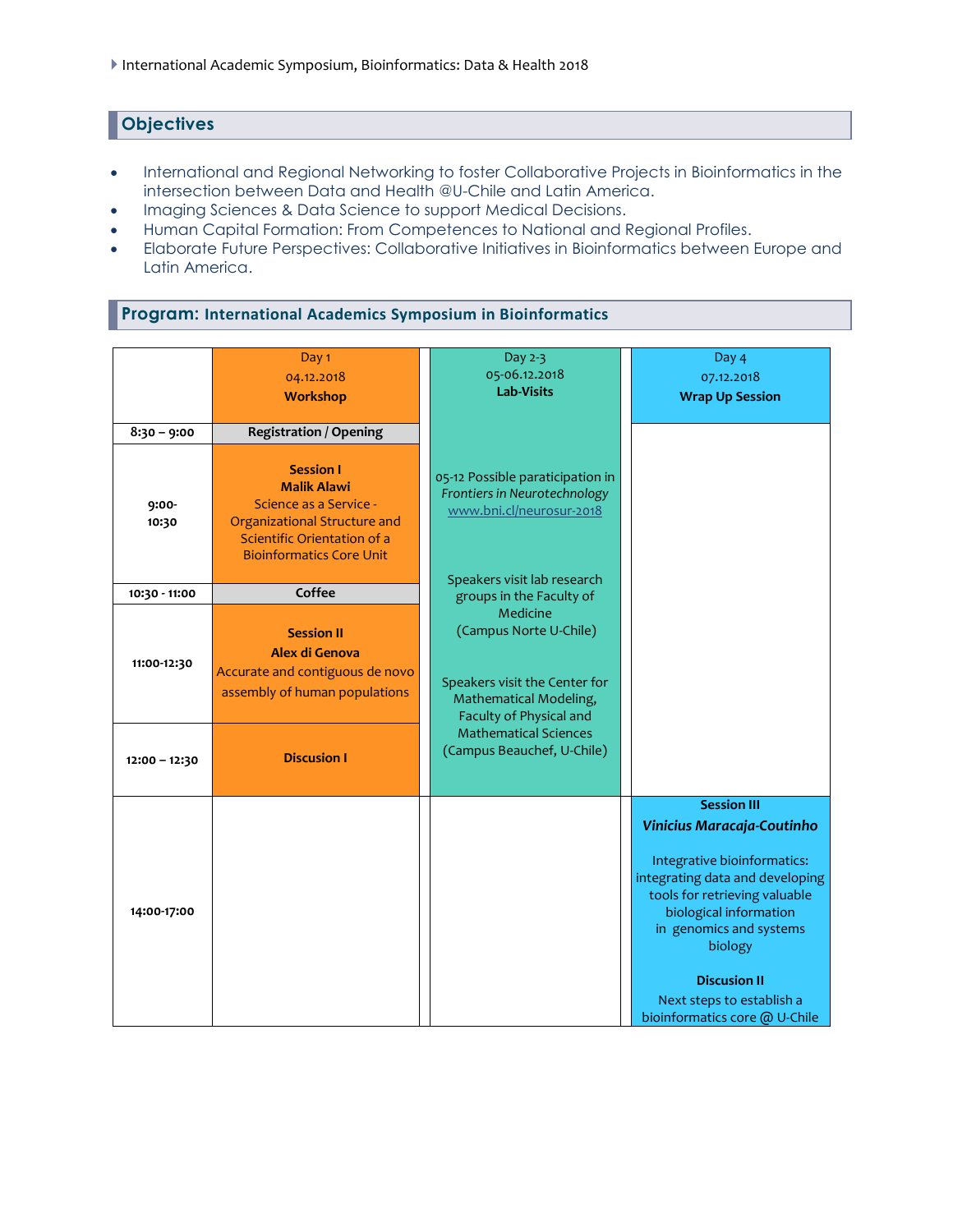#### International Academic Symposium, Bioinformatics: Data & Health 2018

Day 1: Tuesday, December 4<sup>th</sup> 2018 (Room 2 Decsa, Faculty of Medicine)

| $08:30 - 9:00$ Registration |                                                                                                                                                                          |
|-----------------------------|--------------------------------------------------------------------------------------------------------------------------------------------------------------------------|
| $9:00 - 09:15$ Opening      | Data in Health and the importance of Bioinformatics<br>Steffen Härtel and Alejandro Maass, University of Chile                                                           |
| $9:30 - 10:30$              | Session I<br>Science as a Service - Organizational Structure and Scientific Orientation of a Bioinformatics<br>Core Unit<br>Malik Alawi, University of Hamburg, Germany. |
| $10:30 - 11:00$             | Coffee                                                                                                                                                                   |
| $11:00 - 12:00$             | Session II<br>Bioinformatics in the context of genome sequencing<br>Alex Di Genova, INRIA, France.                                                                       |
| $12:00 - 12:30$             | Closing:<br>Final words of the day and an explanation of next days schedule                                                                                              |

Day 2-3: Wednesday, December 5th 2018 (Faculty of Medicine, University of Chile & Faculty of Mathematical and Physical Siences, University of Chile)

09:00 – 18:00 Visiting research labs in the Faculty of Medicine & Center for Mathematical Modeling

Day 4: Friday, December 7<sup>th</sup> 2018 (First floor BNI, Faculty of Medicine)

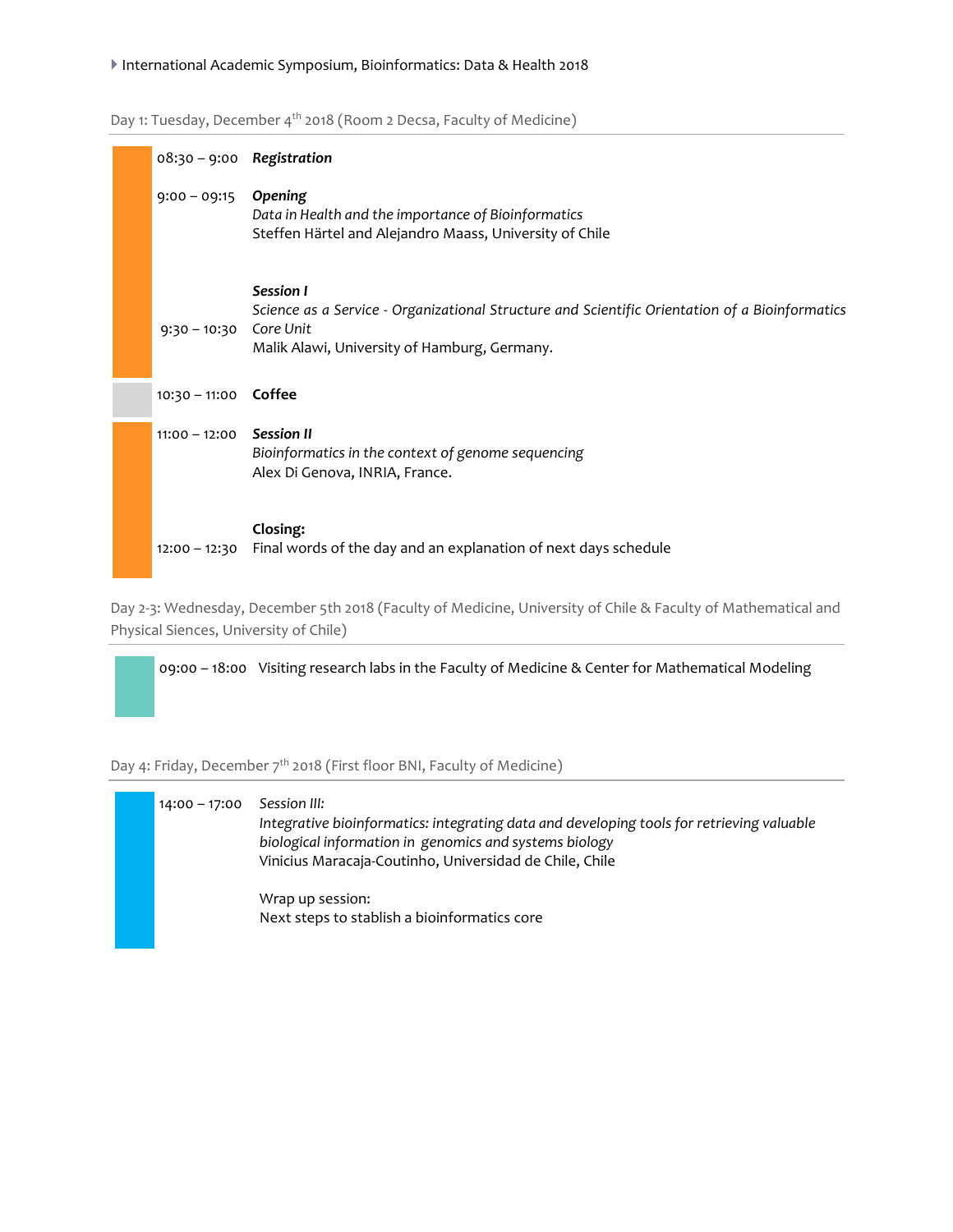International Academic Symposium, Bioinformatics: Data & Health 2018

# **Academic Directors**

*Steffen Härtel* SCIAN-Lab, CIMT & CENS, BNI, ICBM, Faculty of Medicine, U-Chile [shartel@med.uchile.cl](mailto:shartel@med.uchile.cl)

#### *Alejandro Maass*

CMM, Faculty of Physical and Mathematical Sciences, U-Chile Center for Genome Regulation [amaass@dim.uchile.cl](mailto:hartmut.dickhaus@med.uni-heidelberg.de)

### **Organizer**

*Jocelyn Dunstan* CIMT/CMM, University of Chile. [jdunstan@uchile.cl](mailto:ccarrasco@u.uchile.cl)

*Marcela Aguirre* CIMT, Faculty of Medicine, University of Chile [maguirrejz@uchile.cl](mailto:maguirrejz@uchile.c)

### **Speakers**

#### *Malik Alawi,*

*Head of the Bioinformatics core facility, University Medical Center Hamburg-Eppendorf University of Hamburg, Germany.* m.alawi@uke.de

*Alex di Genova Postdoctoral Researcher, INRIA, ERABLE France* [digenova@gmail.com](mailto:digenova@gmail.com)

#### *Vinicius Maracaja-Coutinho*

*Assistant Professor, Faculty of Chemical and Pharmaceutical Sciences, U-Chile Advance Center for Chronic Diseases* [vinicius.maracaja@uchile.cl](mailto:vinicius.maracaja@uchile.cl)

### **Participants**

*Romulo Fuentes Research Director ICBM, U-Chile* romulo@neuro.med.uchile.cl

*Sergio Lavanderos Director Advance Center for Chronic Diseases* slavander@uchile.cl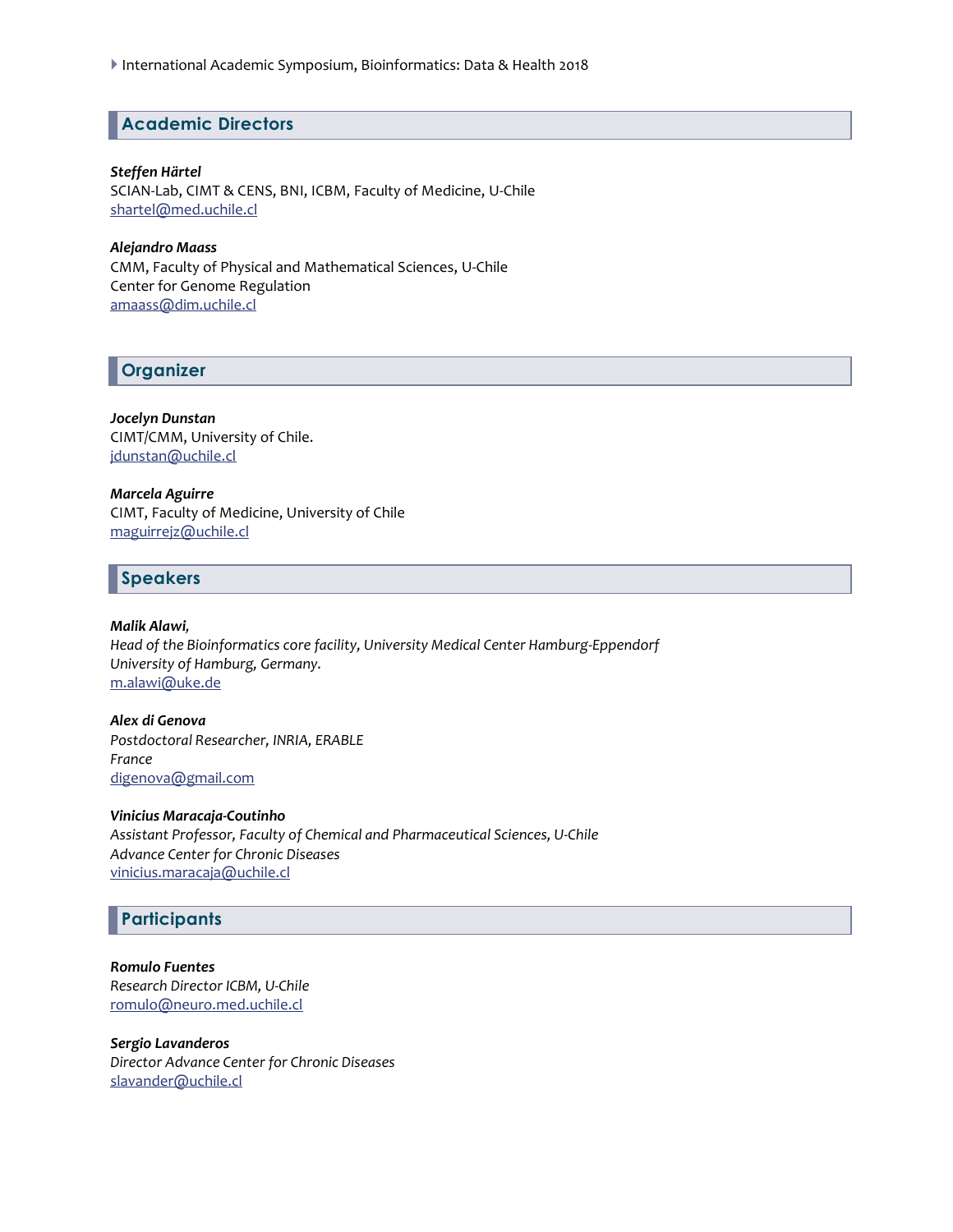International Academic Symposium, Bioinformatics: Data & Health 2018

*Patricia Gomez Academic Director, HCUCH pgomez@hcuch.cl*

*Carmen Larrañaga Director ICBM, U-Chile* clarrana@u.uchile.cl

*Mauricio Cerda ICBM/CIMT, U-Chile* mauriciocerda@med.uchile.cl

*Eugenia Díaz ICBM/CIMT, U-Chile* [eudiaz@med.uchile.cl](mailto:eudiaz@med.uchile.cl)

*Sandra de la Fuente CIMT, U-Chile sdelafue@ing.uchile.cl* 

*Paulina Ruiz Deparment of Medical Technology/CIMT, U-Chile [paruiz@uchile.cl](mailto:paruiz@uchile.cl)*

*Rodrigo Martínez ICBM/CIMT/School of Public Health, U-Chile* epi21@uchile.cl

*Paulina Pino CIMT/School of Public Health, U- Chile [ppino@med.uchile.cl](mailto:mnivelo@med.uchile.cl)*

*Rodrigo Assar Pfizer Rodrigo.AssarCuevas@pfizer.com*

# **Locations/ Address**

DECSA: Departamento de Educación en Ciencias de la Salud (o) Facultad de Medicina, Universidad de Chile Profesor Zañartu 1060, Independencia Región Metropolitana

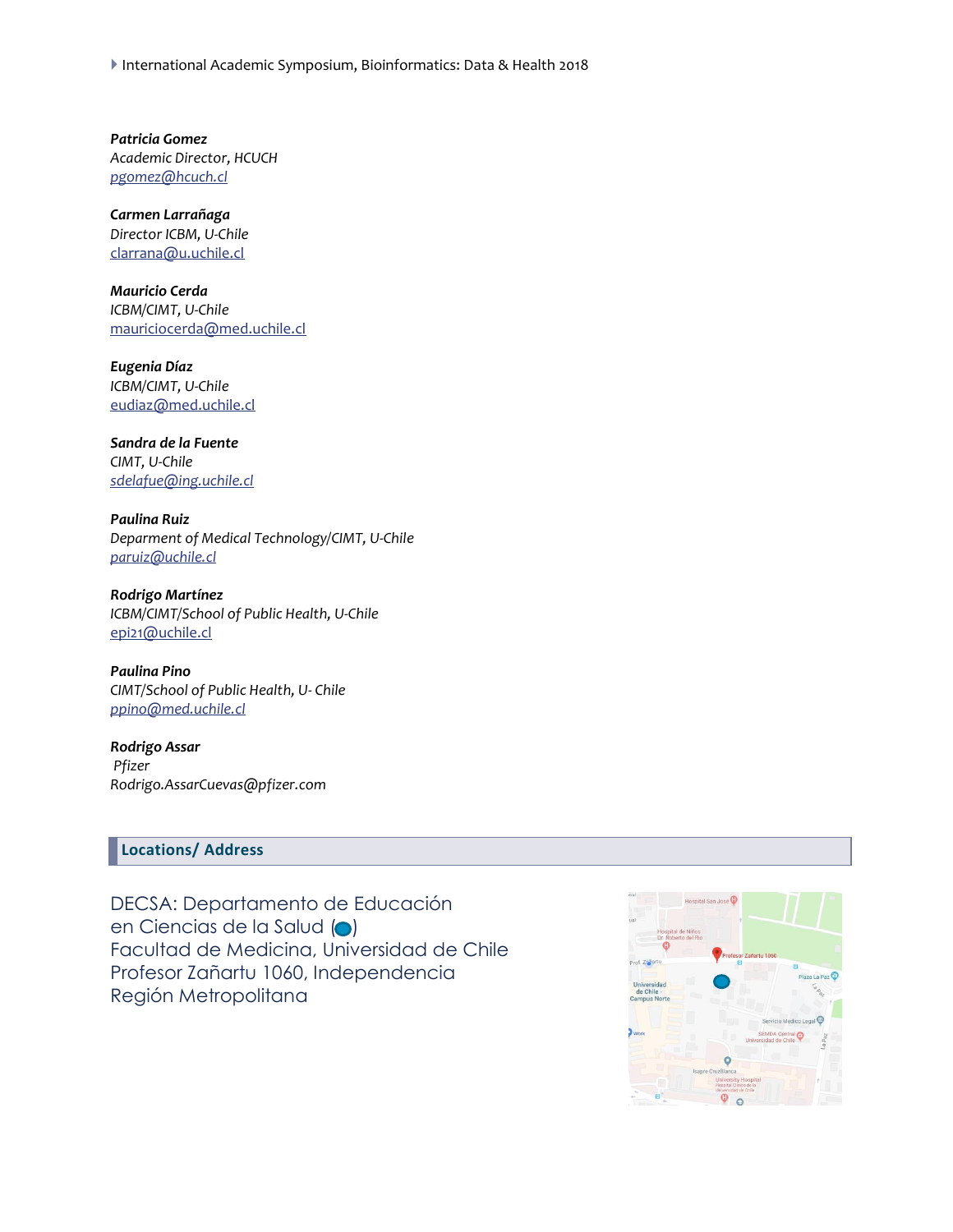Facultad de Ciencias Físicas y Matemáticas, Universidad de Chile Beauchef 851, Santiago, Región Metropolitana



**Participating Institutions and Laboratories**